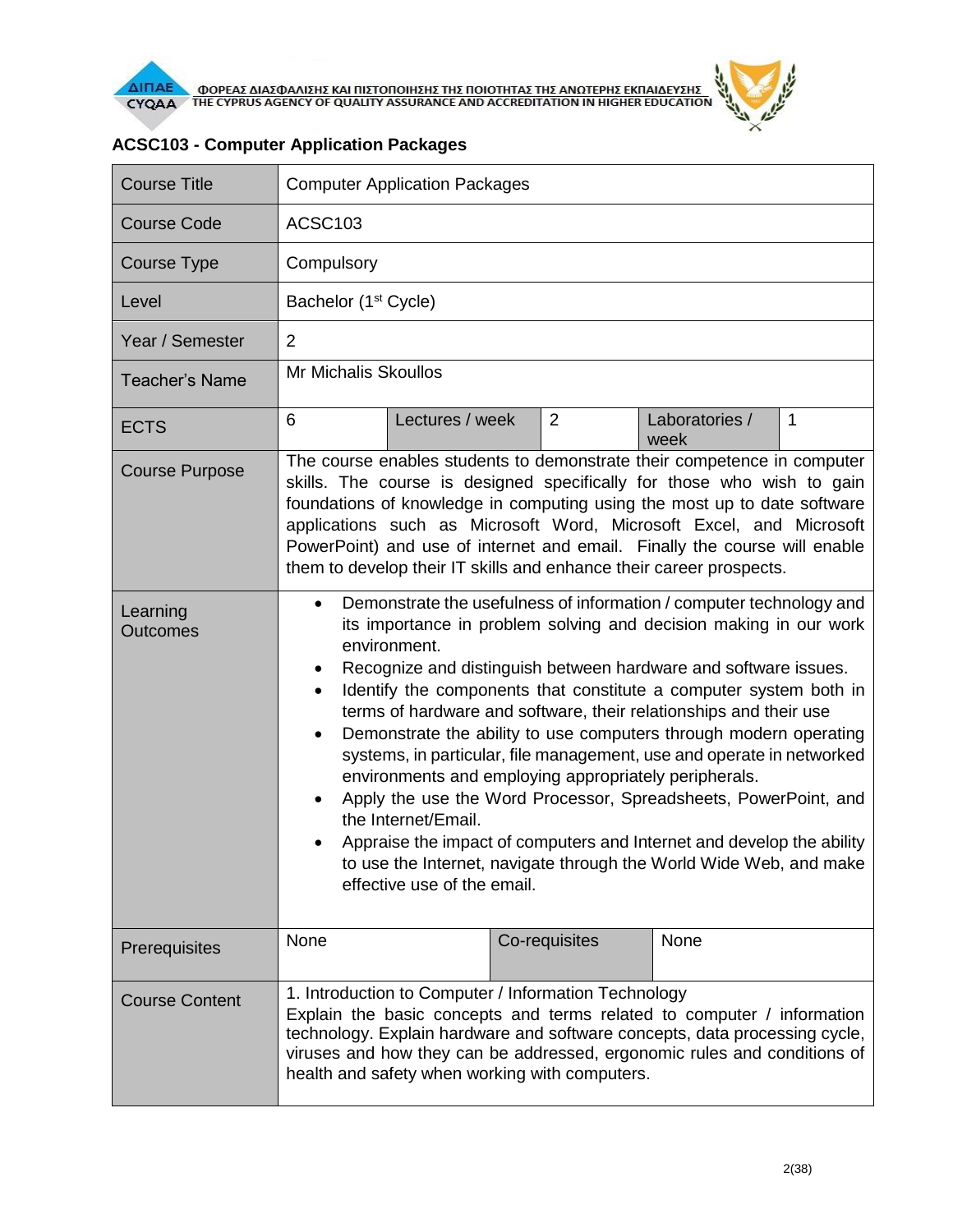

|                         | 2. Windows Operating System<br>Become familiar with the computer environment, and desktop issues. Explain<br>and apply computer files management as well as print management.<br>3. Word Processor - Microsoft Word<br>Introduction to Word Processor (Microsoft Word). How to use the application<br>(open/close the application, create new and save a document, use help<br>functions). How to adjust the settings of the application? Implement the main<br>operations of the application such as insert, select, and edit data, as well as<br>duplicate, move, delete, search and replace text. Explain and apply formatting<br>issues and specifically text, paragraph and document formatting. Explain and<br>apply tables, pictures, images, and charts management. Inserting table of<br>contents |
|-------------------------|------------------------------------------------------------------------------------------------------------------------------------------------------------------------------------------------------------------------------------------------------------------------------------------------------------------------------------------------------------------------------------------------------------------------------------------------------------------------------------------------------------------------------------------------------------------------------------------------------------------------------------------------------------------------------------------------------------------------------------------------------------------------------------------------------------|
|                         | 4. Spreadsheets - Microsoft Excel<br>Introduction to Spreadsheets (Microsoft Excel). How to use the application<br>(open/close the application, create new and save a spreadsheet, use help<br>functions). How to adjust the settings of the application? Implement the main<br>operations of the application related to the cells, such as insert data; select<br>cells; manage rows and columns; edit, duplicate, move, delete, search,<br>replace, and sort data. Explain and apply how to handle worksheets (i.e.<br>worksheets setup), how to use formulas and functions (arithmetic formulas,<br>call referencing, and functions). Explain and apply formatting issues<br>(numbers, dates, contents, alignment and borders), charts and graphs<br>development and printing issues.                   |
|                         | 5. Presentation - Microsoft PowerPoint<br>Introduction to Microsoft PowerPoint. How to use the application (open/close<br>the application, create new and save a PowerPoint presentation, use help<br>functions). How to adjust the settings of the application? Implement the main<br>operations of the application such as insert new slide, manage slide designs<br>and layouts, apply animations and transitions, insert and manipulate graphics.                                                                                                                                                                                                                                                                                                                                                      |
|                         | 6. Internet (Information)/E-mail (Communication)<br>Explain the basic concepts and terms related to the Internet, security<br>considerations, and learn how to adjust settings. Apply the main steps to web:<br>browsing (assessing, using favourites, and organizing web pages), and<br>navigation (use a search engine). Explain the basic concepts and terms<br>related to the Electronic mail, security considerations, and learn how to adjust<br>settings. Apply the main steps to Messaging (read, reply, and send a<br>message; duplicate, move, and delete email text), as well as mail<br>management (using address book, organizing messages, and printing).                                                                                                                                    |
| Teaching<br>Methodology | The course is structured around lectures and tutorials on computer lab<br>exercises                                                                                                                                                                                                                                                                                                                                                                                                                                                                                                                                                                                                                                                                                                                        |